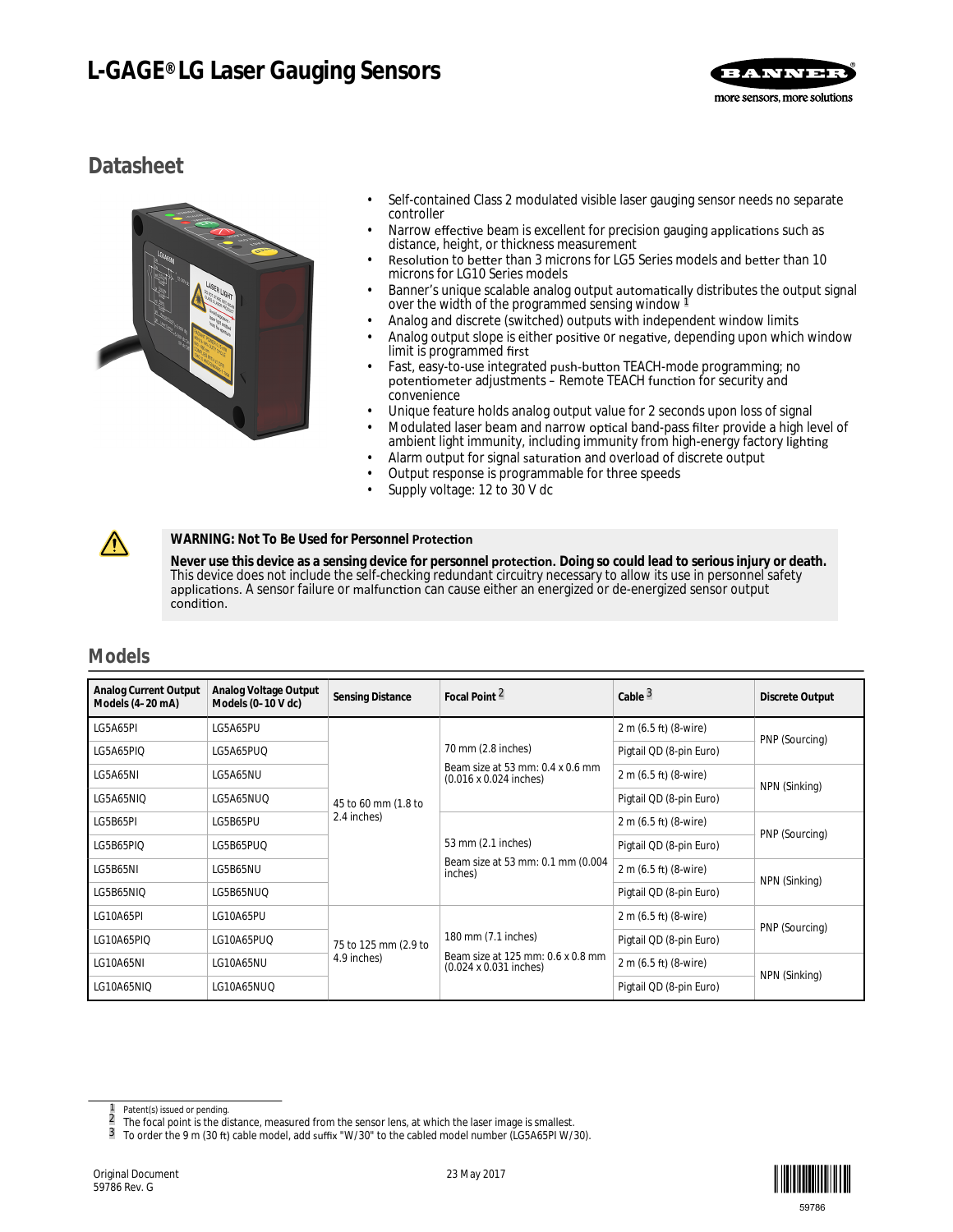## **Overview**

Banner's Class 2 visible laser displacement sensor brings a sophisticated yet cost-effective solution to precision measurement applications. L-GAGE Series sensors feature all-in-one design and require no separate controller.

The L-Gage Laser Gauging System operates in two modes: TEACH (or programming) and RUN. Near and far sensing window limits are set quickly using simple push-button or remote signal TEACH-mode programming. One sensor can simultaneously provide both analog and discrete (switched) outputs. Sensing window limits for each output may be independently programmed. The analog signal features Banner's unique scalable output (patent pending), which automatically distributes the output signal over the width of the programmed sensing window.

The L-GAGE Laser Gauging Sensor boasts many additional features, including selectable response speed, self-diagnostics with alarm output, comprehensive status indicator system, and unique output "hold" function in case of momentary signal loss in profiling applications.

### **Optical Triangulation**

The design of the L-GAGE Laser Gauging Sensor is based on optical triangulation. An emitter transmits visible laser light through a lens, toward a target. The laser light beam from the emitter bounces off the target, scattering some of its light through another lens to the sensor's PSD (position-sensitive device) receiver element. The target's distance from the receiver determines the angle the light travels to the receiver element; this angle in turn determines where the received light will fall along the PSD receiver element.

The position of the light on the PSD receiver element is processed through analog and digital electronics and analyzed by the microprocessor, which calculates the appropriate output value. The analog output provides a variable signal that is proportional to the target's position within the user-programmed analog window limits. The discrete (switched) output energizes whenever the target is located between the user-programmed discrete window limits. Analog and discrete window limits may be the same, or programmed independently.



## **Indicators**

Signal LED. The Signal LED indicates the strength and condition of the sensor's incoming signal.

| Signal LED Status | Indicates                                                                                                                                                            |
|-------------------|----------------------------------------------------------------------------------------------------------------------------------------------------------------------|
| LOFF.             | No signal is received, or the target is beyond the range limitations of the sensor (with some tolerance beyond the recommended minimum and maximum sensing distance) |
| Flashing at 2 Hz  | Received signal is adequate for processing                                                                                                                           |
| Flashing at 10 Hz | Received signal is in saturation (signal is too strong); alarm output energizes                                                                                      |
| ON Solid          | Received signal is within the nominal conditions for the sensor                                                                                                      |

Output LED. The Output LED lights when the discrete output is conducting.

Power ON/OFF LED. The Power ON/OFF LED indicates the operating status of the sensor.

| Power ON/OFF LED Status | Indicates                                                 |
|-------------------------|-----------------------------------------------------------|
| LOFF                    | Power is OFF                                              |
| Flashing at 2 Hz        | Discrete or alarm output is overloaded                    |
| Flashing at 1 Hz        | Power ON, Laser is disabled                               |
| <b>ON Solid</b>         | Sensor is operating normally (power is ON, Laser enabled) |

**Power Up/Laser Enable**. When powering up the sensor, the following should occur:

- All LEDs turn ON for 1 second
- Allow 1.25 second delay for Laser Enable at power up. (If sensor is already powered up, allow 0.25 second for Laser Enable.)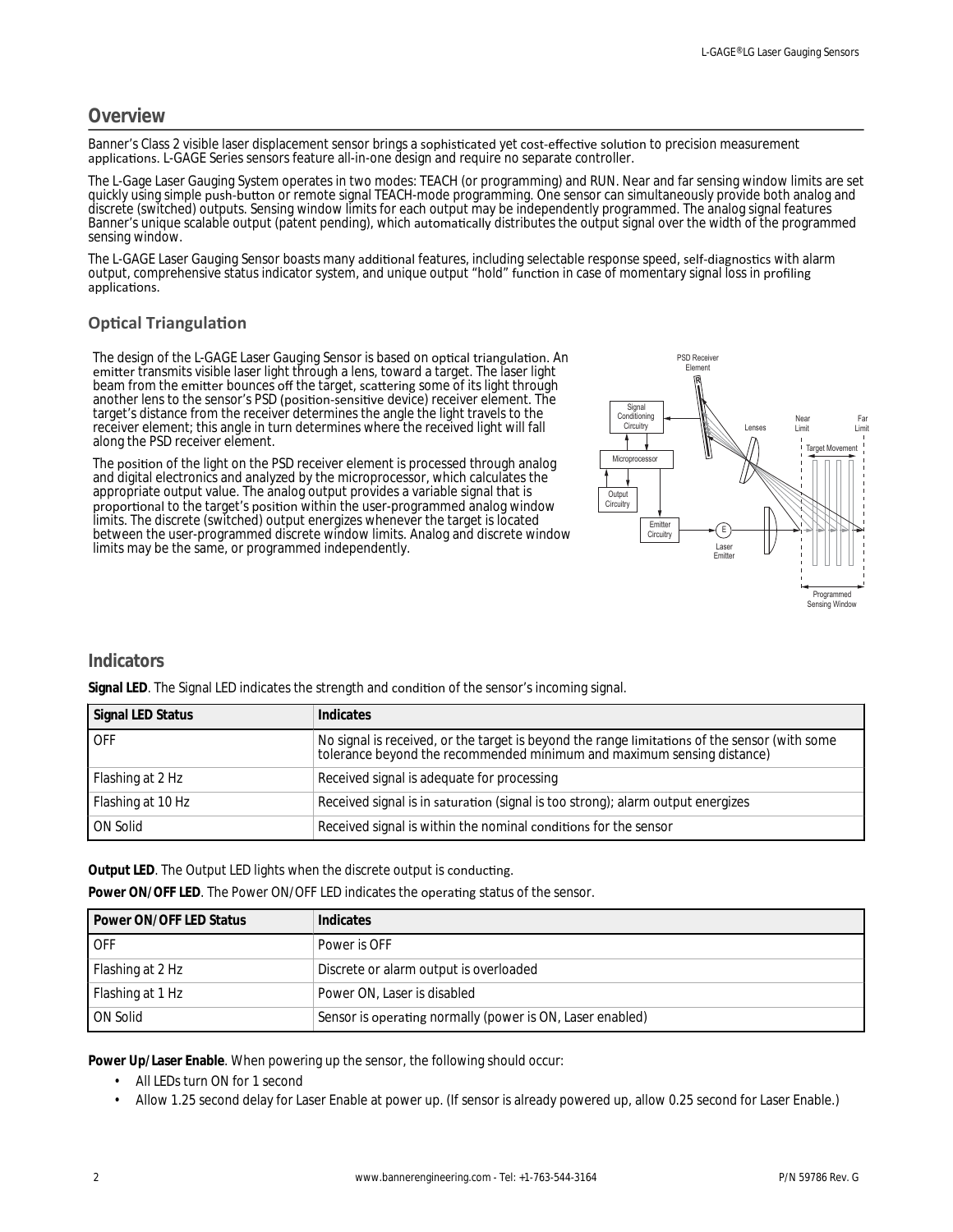## **Configuration Instructions**

### **Sensor Programming**

Program the sensor using either the sensor's keypad or via remote programming. Remote programming is also used to disable the keypad for security, preventing unauthorized or accidental programming adjustment on the production floor.



### **Remote Programming**

For remote programming, connect the sensor's yellow wire to +5 to 30V dc, with a remote programming switch connected between them. The impedance of the remote teach input is 18 kΩ minimum (65 kΩ minimum at 5V).

To program the sensor, follow the sequence of input pulses, button pushes, and "clicks" for programming on the sensor buttons. The duration of each pulse (corresponding to a push button "click"), and the period between multiple pulses, are defined as: 0.04 seconds <  $T < 0.8$  seconds.

### **Analog Output Slope**

The L-GAGE Laser Gauge may be programmed for either a positive or a negative output slope, based on which condition is taught first. If the near limit is taught first, the slope will be positive; if the far limit is taught first, the slope will be negative. Banner's unique scalable analog output (patent pending) automatically distributes the output signal over the width of the programmed sensing window. Factory analog output is 0 to 10V dc (LG..U models) or 4 to 20 mA (LG..I models).



### Analog output as a function of target position

The L-GAGE also features a 2-second hold upon loss of the analog signal, which is useful for profiling and similar applications. In the event of analog signal loss for longer than 2 seconds, the analog output goes to 0V dc (LG..U models) or 4 mA (LG..I models).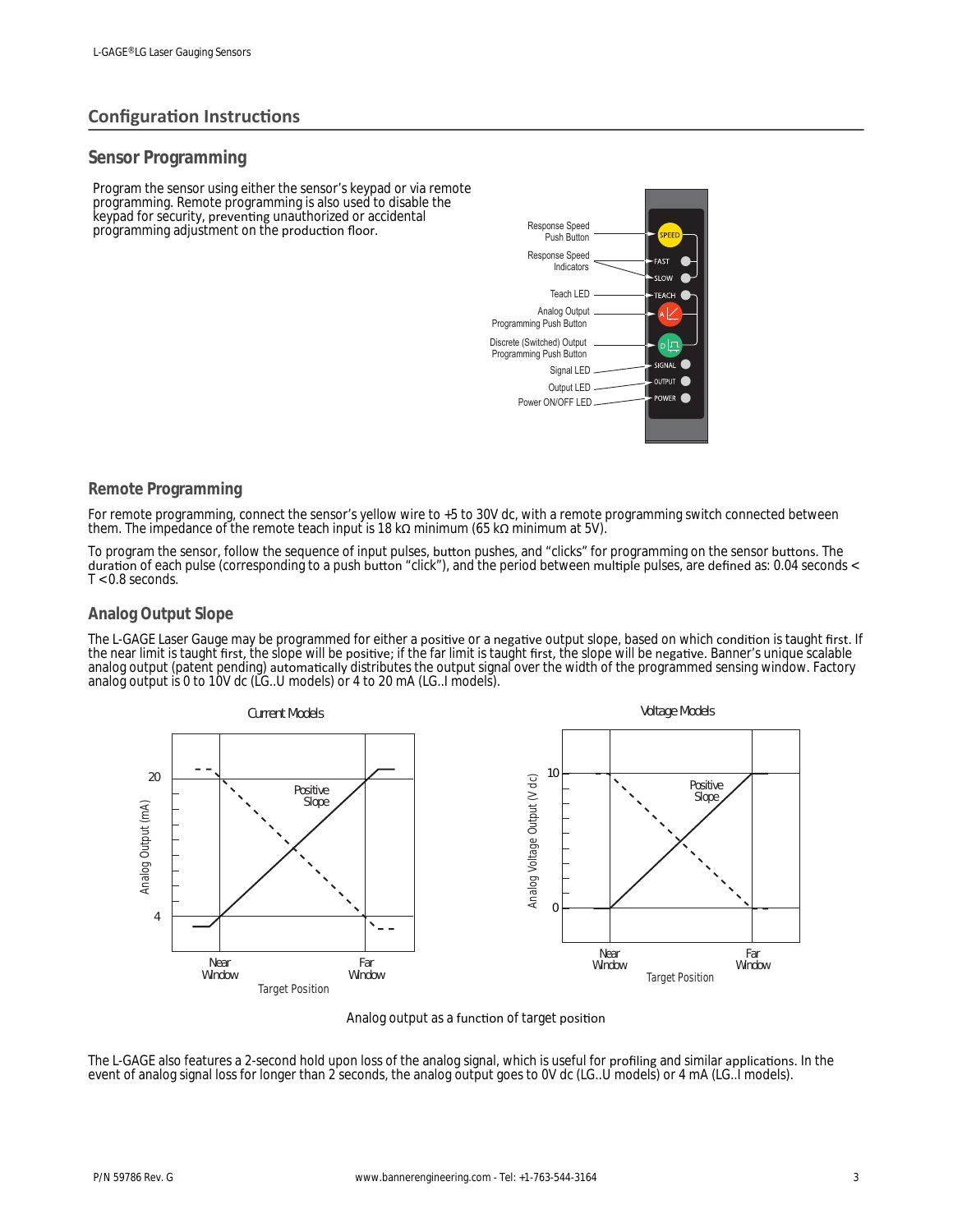### **Teaching Analog Limits Using the Auto-Zero Feature (Analog Output)**

For some analog applications, a sensing distance set point centered within a sensing window may be required. The TEACH procedure is simple: teaching the same limit twice causes the sensor to program a window centered on the position taught. This window is 10 mm wide (taught position  $\pm$  5 mm).

### **Teaching Fixed-Field Sensing Mode (Discrete Output)**

Teaching the same limit twice creates a sensing window with the far limit at the teach distance and the near limit at the minimum operating range of the sensor (approx. 42 mm for LG5 Series models, and approx. 60 mm for LG10 Series models).

| <b>Beam Dimensions (Typical)</b> |                     |                  |                  |                  |
|----------------------------------|---------------------|------------------|------------------|------------------|
|                                  | <b>Focal Point</b>  | <b>Distance</b>  | Beam Width (X)   | Beam Height (Y)  |
|                                  | <b>LG5 Series</b>   |                  |                  |                  |
|                                  |                     | 45 mm            | $0.3 \text{ mm}$ | $0.5$ mm         |
| <b>OSHOP</b>                     | 53 mm (2.1 inches)  | 53 mm            | $0.1$ mm         | $0.1$ mm         |
|                                  |                     | 60 mm            | $0.3 \text{ mm}$ | $0.5$ mm         |
| <b>ASHIT</b>                     | 70 mm (2.8 inches)  | 45 mm            | $0.6$ mm         | $0.9$ mm         |
|                                  |                     | 53 mm            | $0.4$ mm         | $0.6$ mm         |
|                                  |                     | 60 mm            | $0.3 \text{ mm}$ | $0.4$ mm         |
|                                  | LG10 Series         |                  |                  |                  |
|                                  |                     | 75 mm            | $1.1 \text{ mm}$ | $1.5 \text{ mm}$ |
|                                  | 180 mm (7.1 inches) | 100 mm           | $0.8$ mm         | $1.1 \text{ mm}$ |
|                                  |                     | $125 \text{ mm}$ | $0.6$ mm         | $0.8$ mm         |

The focal point is the distance, measured from the sensor lens, at which the laser image is smallest.

## **Teaching Limits for Either Analog or Discrete Output**

Either output may be programmed first. For the button or the remote wire, a button click or pulse is: 0.04 seconds ≤ T ≤ 0.8 seconds.

1. Enter programming mode.

|  | Method             | <b>Action</b>                                                                               | Result                                         |
|--|--------------------|---------------------------------------------------------------------------------------------|------------------------------------------------|
|  | Push <b>Button</b> |                                                                                             | TEACH LED turns ON:                            |
|  |                    | Push and hold the button for Analog or Discrete output for more than 2 seconds <sup>4</sup> | Red - Analog output<br>Green - Discrete output |
|  |                    |                                                                                             | Sensor is waiting for first limit              |
|  | Remote Input       | No action required                                                                          |                                                |

2. Teach the first limit.

| Method             | <b>Action</b>                                                                                                                                        | Result                                                                                                                                                        |
|--------------------|------------------------------------------------------------------------------------------------------------------------------------------------------|---------------------------------------------------------------------------------------------------------------------------------------------------------------|
| Push <b>Button</b> | Position the target for the first limit and click the same button                                                                                    | TEACH LED flashes at 2 Hz<br>Sensor learns first limit and waits for second<br>limit                                                                          |
| Remote Input       | Position the target for the first limit. For the analog output, double-pulse the remote line. For the discrete output, single-pulse the remote line. | TEACH LED turns ON:<br>Red - Analog output<br>Green - Discrete output<br>TEACH LED flashes at 2 Hz<br>Sensor learns first limit and waits for second<br>limit |

<sup>4</sup> Sensor returns to Run mode if the first TEACH condition is not registered within 120 seconds.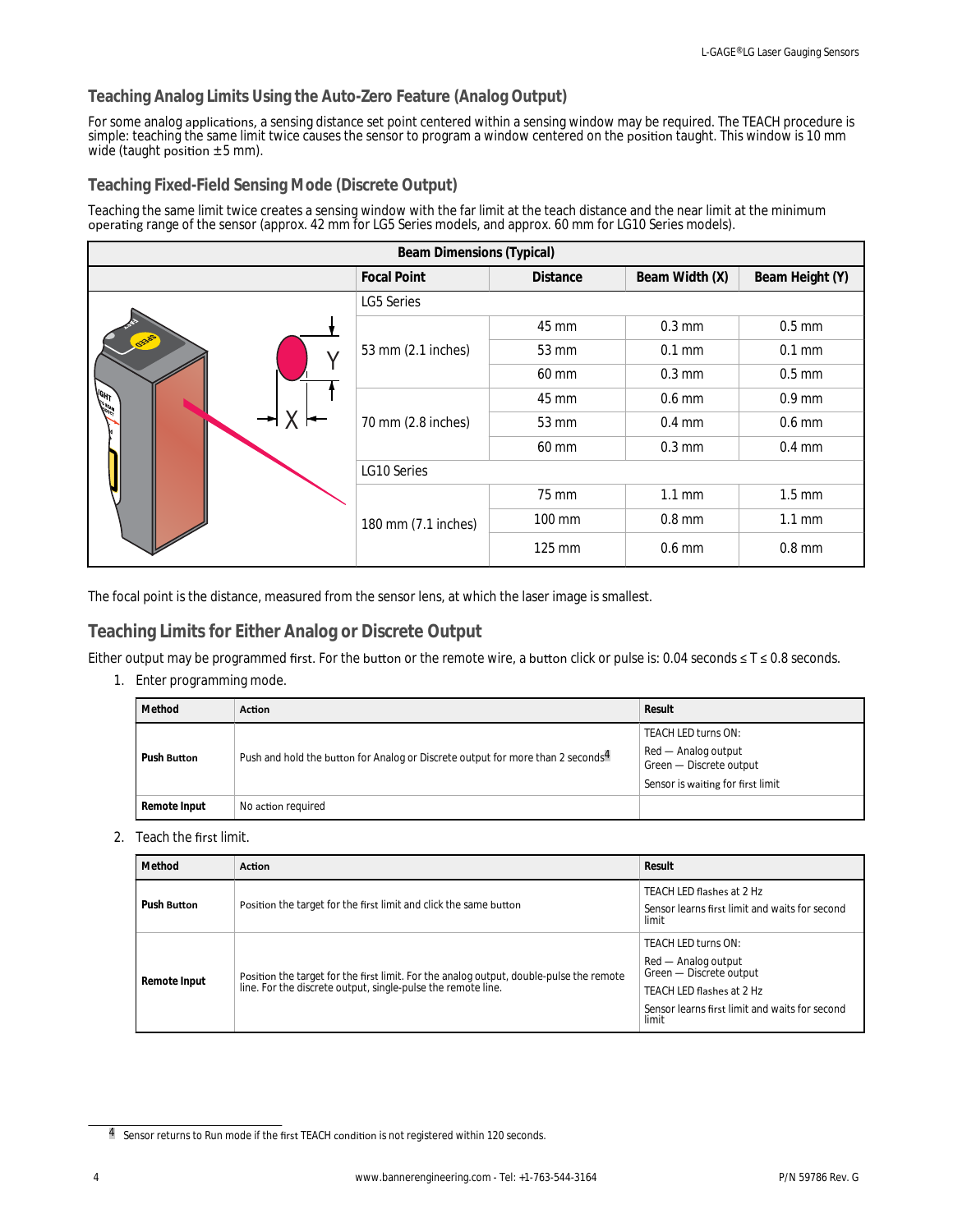3. Teach the second limit.

| Method                                                                                   | <b>Action</b>                                                             | Result                                                                       |  |
|------------------------------------------------------------------------------------------|---------------------------------------------------------------------------|------------------------------------------------------------------------------|--|
| Position the target for the second limit and click the same button<br>Push <b>Button</b> |                                                                           | TEACH LED goes OFF                                                           |  |
| Remote Input                                                                             | Position the target for the second limit and single-pulse the remote line | Sensor learns second limit and returns<br>$^\circ$ automatically to RUN mode |  |

4. Repeat for the other output if a second output is desired.

## **Teaching Limits for Analog and Discrete Outputs Simultaneously**

Both analog and discrete outputs will have identical limits. For the button or the remote wire, a button click or pulse is: 0.04 seconds ≤ T  $\leq 0.8$  seconds.

1. Enter programming mode.

| Method                             | <b>Action</b>                                                                                      | Result                                                                 |
|------------------------------------|----------------------------------------------------------------------------------------------------|------------------------------------------------------------------------|
| Push <b>Button</b>                 | Push and hold either button for more than 2 seconds <sup>5</sup><br>Briefly click the other button | <b>TEACH LED turns ON: Yellow</b><br>Sensor is waiting for first limit |
| Remote Input<br>No action required |                                                                                                    |                                                                        |

2. Teach the first limit.

| Method             | <b>Action</b>                                                            | Result                                                                                                                                                  |
|--------------------|--------------------------------------------------------------------------|---------------------------------------------------------------------------------------------------------------------------------------------------------|
| Push <b>Button</b> | Position the target for the first limit and click either button          | TEACH LED flashes at 2 Hz, alternating Red and<br>Green<br>Sensor learns first limit and waits for second<br>limit                                      |
| Remote Input       | Position the target for the first limit and triple-pulse the remote line | <b>TEACH LED turns ON: Yellow</b><br>Sensor learns first limit and waits for second<br>limit<br>TEACH LED flashes at 2 Hz, alternating Red and<br>Green |

3. Teach the second limit.

| Method                                                                                 | Action                                                                    | Result                                                              |  |
|----------------------------------------------------------------------------------------|---------------------------------------------------------------------------|---------------------------------------------------------------------|--|
| Position the target for the second limit and click either button<br>Push <b>Button</b> |                                                                           | TEACH LED goes OFF                                                  |  |
| Remote Input                                                                           | Position the target for the second limit and single-pulse the remote line | Sensor learns second limit and returns<br>automatically to Run mode |  |

## **Sensor Configuration**

Response Speed. Use the Speed push button to toggle between the three response speed settings. The combination of indicator lights (Fast and Slow) will tell you which of the three is selected:

| Slow | Fast | Analog Output Frequency Response (-3 dB) | Discrete Output Response Speed |
|------|------|------------------------------------------|--------------------------------|
| ΟN   | OFF  | 4.5 Hz                                   | 100 milliseconds               |
| ΟN   | ΟN   | 45 Hz                                    | 10 milliseconds                |
| OFF  | ΟN   | 450 Hz                                   | 2 milliseconds                 |

Push **Button** Lockout. Enables or disables the keypad to prevent accidental or unauthorized adjustment of the programming settings.

|                             | Procedure                     |                                                 |                                                                                    |
|-----------------------------|-------------------------------|-------------------------------------------------|------------------------------------------------------------------------------------|
|                             | Push <b>Button</b>            | Remote Wire (0.04 sec. $<$ T $<$<br>$0.8$ sec.) | Result                                                                             |
| Enable/Disable Push Buttons | Not available via push button | Four-pulse the remote line                      | Push buttons are either enabled<br>or disabled, depending on<br>previous condition |

<sup>5</sup> Sensor returns to Run mode if first TEACH condition is not registered within 120 seconds.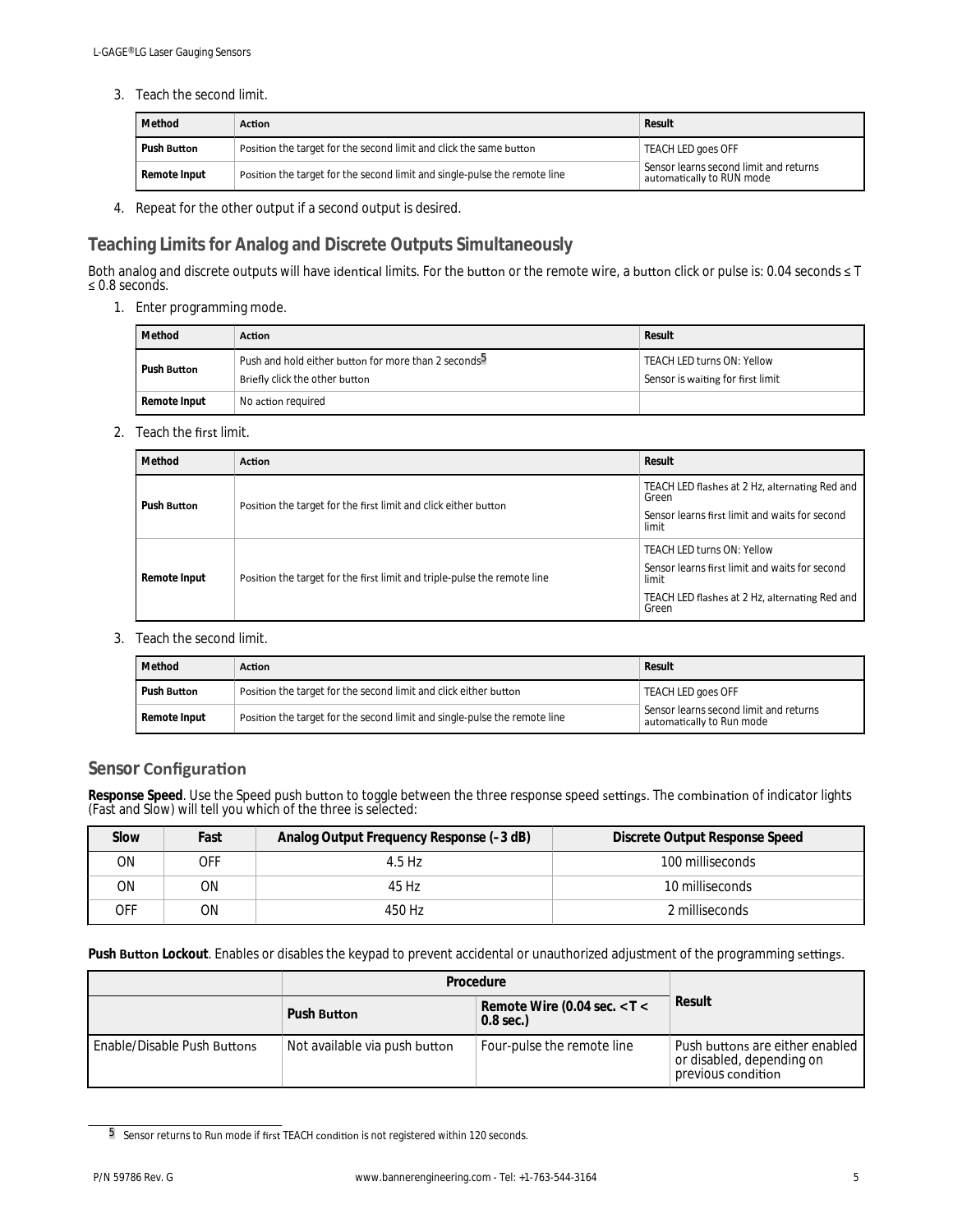## **Installation Notes**

Some targets (those with a stepped plane facing the sensor, a boundary line, or rounded targets) pose specific problems for sensing distances. The following two images illustrate sensor orientations for typical targets.





### **WARNING: Class 2 Safety Notes**

Low-power lasers are by definition incapable of causing eye injury within the duration of the blink, or aversion response of 0.25 seconds. They must also emit only visible wavelengths (400-700 nm). Therefore, an ocular hazard can only exist if an individual overcomes their natural aversion to bright light and stares directly into the laser beam. The device requirements for these lasers are to have a [hazard] label and to have an indicator light to indicate laser emission.

The two **operational** safety rules are:

- Do not permit a person to stare at the laser from within the beam<br>• Do not point the laser at a person's eve at close range
- Do not point the laser at a person's eye at close range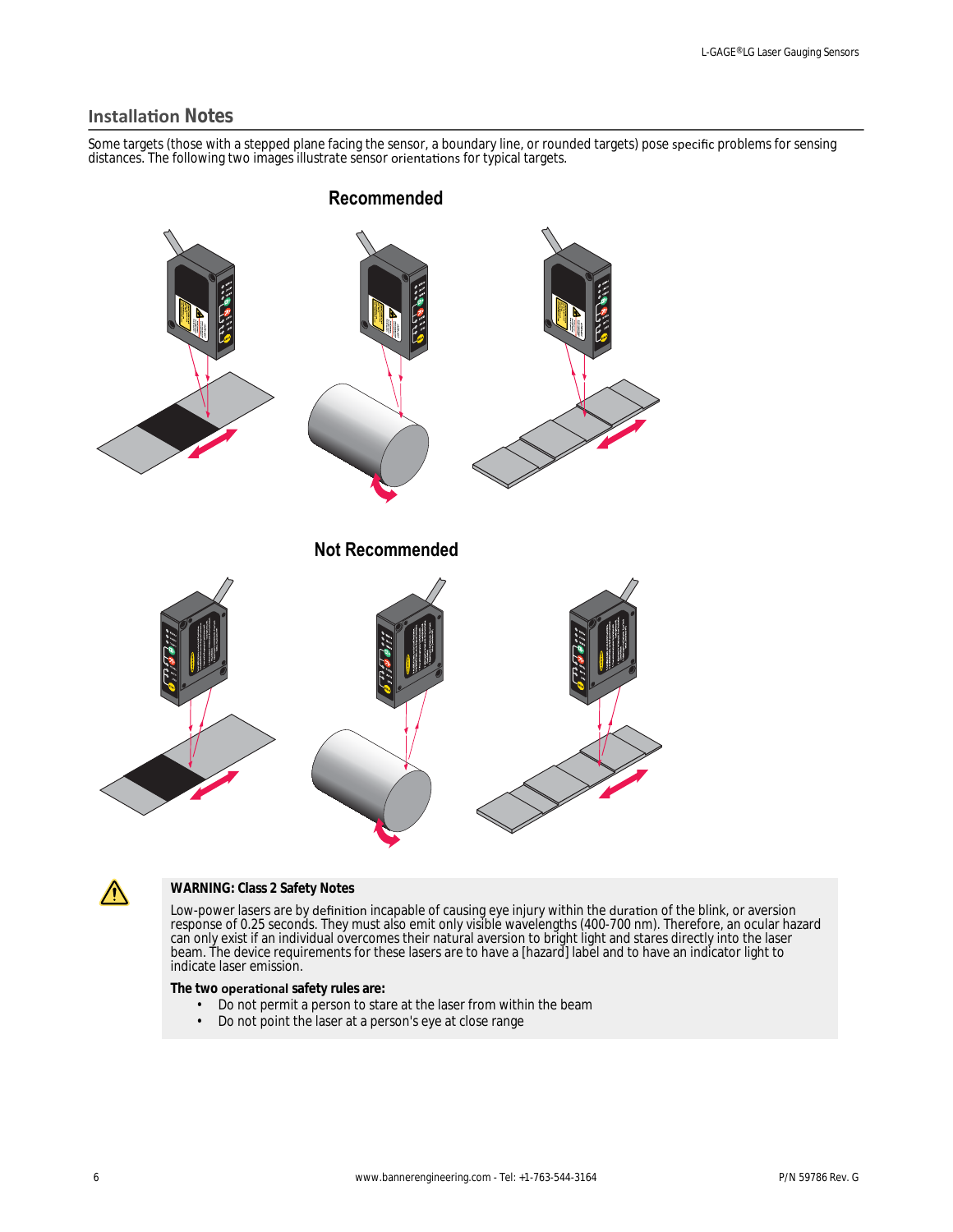

The beam emitted by a class 2 laser product should be terminated at the end of its useful path. Open laser beam paths should be located above or below eye level where practical.

**CAUTION: Do Not Disassemble for Repair**

This device contains no user-serviceable components. Do not attempt to disassemble for repair. Use of controls or adjustments or performance of procedures other than those specified herein may result in hazardous radiation exposure. A defective unit must be returned to the manufacturer.

## **Wiring Diagrams**

Wiring connections are functionally identical for either integral or QD cable.



4 to 20 mA (LG..I models) or 0 to 10V dc (LG..U models)

\*The bare shield wire is connected internally to the sensor housing and should be connected as follows:

- 1. If the sensor housing is mounted so that it is in continuity with both the machine frame and earth ground, connect the bare wire (also) to earth ground.
- 2. If the sensor housing is mounted so that it is insulated from the machine frame, connect the bare wire to -V dc (together with the blue wire).
- 3. If the sensor is mounted so that it is in continuity with the machine frame, but not with earth ground, do not connect the bare wire (i.e. cut off the bare wire).

**Conversion from Current to Voltage Output (LGxI Models Only)**



| <b>Typical Voltage Response</b> |                |
|---------------------------------|----------------|
| Value of R                      | Output Voltage |
| $250 \Omega$                    | 1 to 5 $V$     |
| 500 $\Omega$                    | 2 to 10 V      |

\*\*For best results, install a small amount of capacitance (e.g., 0.1 μF) in parallel with the load resistor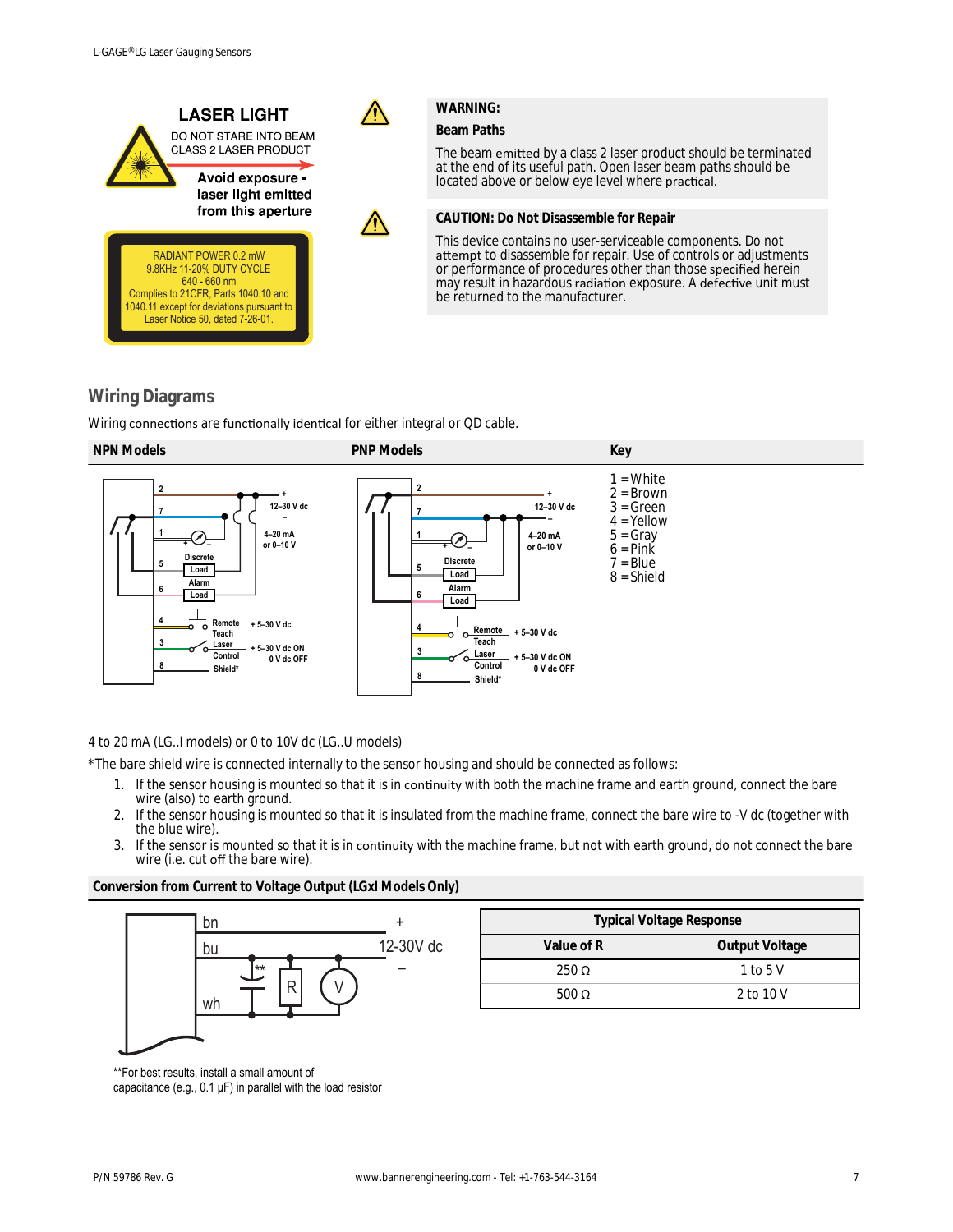## **Specifications**

#### **Supply Voltage**

12 to 30 V dc (10% maximum ripple); 50 mA max at 24 V dc (exclusive of load) **Supply Protection Circuitry** 

Protected against reverse polarity and transient over voltages

#### **Sensing Range**

LG5: 45 to 60 mm (1.77 to 2.36 inches) LG10: 75 to 125 mm (2.95 to 4.92 inches)

#### **Delay at Power-up**

1.25 seconds

#### **Sensing Beam**

650 nm visible red IEC and CDRH Class 2 laser; 0.20 mW radiant output power

### **Adjustments**

Response speed: Push button toggles between Slow, Medium, and Fast (see Output Response Time)

Window limits (analog or discrete): TEACH-mode programming of near and far window limits (see programming procedure). Limits may also be taught remotely.

Analog output slope: The first limit taught is assigned to the minimum analog output.

#### **Construction**

Housing: Zinc alloy die-cast, plated and painted finish Cover plate: aluminum with painted finish Lens: acrylic

#### **Connections**

2 m (6.5 ft) or 9 m (30 ft) 7-conductor shielded PVC-jacketed attached cable, or<br>150 mm (6 in) 8-pin Euro-style pigtail quick-disconnect. Mating QD cables are purchased separately.

#### Analog **Resolution** and Repeatability of Discrete Trip Point<sup>6</sup>(LG5)

Fast: < 40 microns @ 50 mm Medium: < 12 microns @ 50 mm

Slow: < 3 microns @ 50 mm

### **Analog Linearity**<sup>6</sup>  **(LG5)**

±60 microns (±0.002") over 45 to 60 mm sensing window ±10 microns (±0.0003") over 49 to 51 mm sensing window

**Minimum Window Size (Analog or Discrete)** LG5: 1.5 mm (0.06 inches) LG10: 5 mm (0.2 inches)

### **Color Sensitivity (typical)**

LG5: < 75 microns (0.003 inches) for white to dark gray ceramic target LG10: < 100 microns (0.004 inches) for white to dark gray ceramic target

### **Remote TEACH and Laser Control Input Impedance**

18 kΩ minimum (65 kΩ at 5V dc)

#### **Remote TEACH**

To teach: Connect yellow wire to +5 to 30 V dc To disable: Connect yellow wire to 0 to  $+2$  V dc (or open connection)

#### **Output Configurations**

Discrete (switched) and alarm outputs: SPST solid-state switch; choose NPN (current sinking) or PNP (current sourcing) models Analog current output (LG...I Models): 4 to 20 mA or 20 to 4 mA (current sourcing)

Analog voltage output (LG...U Models): 0 to 10 V dc or 10 to 0 V dc (voltage sourcing)

### **Output Ratings**

Discrete (switched) and Alarm outputs: 100 mA maximum OFF-state leakage current: less than 5 microamps Output saturation voltage - PNP outputs: less than 1.2 volts at 10 mA and less than 1.6 volts at 100 mA Output saturation voltage - NPN outputs: less than 200 millivolts at 10 mA and<br>less than 600 millivolts at 100 mA

Analog output (LG...I Models): 1 kΩ max at 24 V dc, max load resistance = [(Vcc  $-4.5$ )/ $0.02$ ]Ω

Analog output (LG...U Models): 2.5 kΩ minimum load impedance

### **Output Protection**

Discrete and alarm outputs are protected against continuous overload and short circuit

#### **Analog Output (–3 dB) Response Time**

Fast: 450 Hz (1 millisecond average with 1 millisecond update rate) Medium: 45 Hz (10 millisecond average with 2 millisecond update rate) Slow: 4.5 Hz (100 millisecond average with 5 millisecond update rate)

### **Discrete Output Response Time**

Fast: 2.0 milliseconds ON and OFF Medium: 10 milliseconds ON and OFF Slow: 100 milliseconds ON and OFF

Analog **Resolution** and Repeatability of Discrete Trip Point<sup>6</sup>(LG10) Fast: < 150 microns @ 100 mm Medium: < 50 microns @ 100 mm Slow: < 10 microns @ 100 mm

#### **Analog Linearity**<sup>6</sup>  **(LG10)**

±200 microns (±0.008 inches) over 75 to 125 mm sensing window ±20 microns (±0.0008 inches) over 95 to 100 mm sensing window

**Hysteresis (Discrete Output)** LG5: < 0.2 mm (0.008 inches) LG10: < 1.0 mm (0.04 inches)

#### **Temperature Drift**

LG5: ±7 microns/°C LG10: ±25 microns/°C

#### **Laser Control**

To enable laser: Connect green wire to +5 to 30 V dc To disable laser: Connect green wire to 0 to  $+2$  V dc (or open connection) 250 millisecond delay upon enable/disable

<sup>&</sup>lt;sup>6</sup> Resolution and linearity specified @ 24 V dc, 22 °C, using a white ceramic test surface (see Application Notes)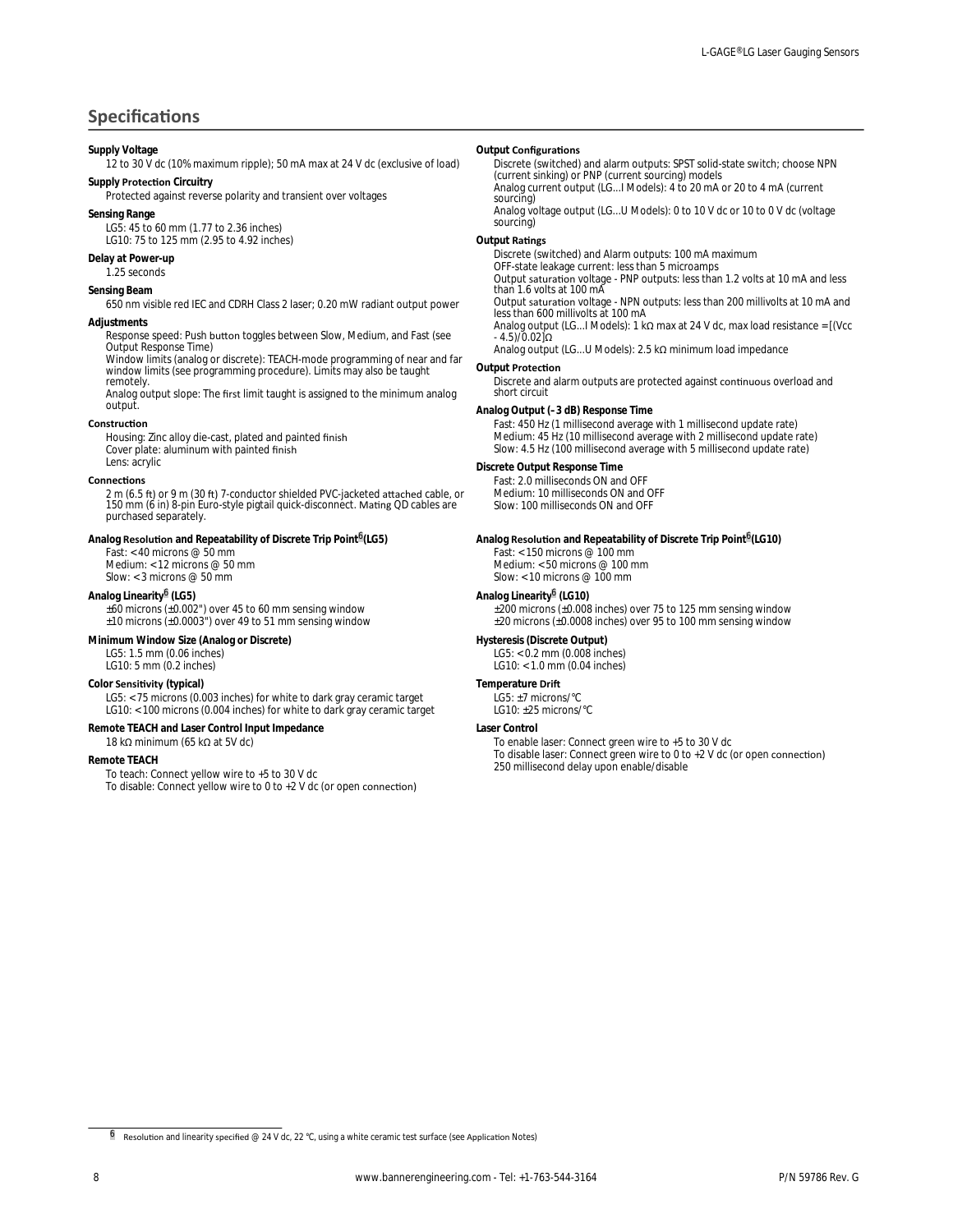#### **Application Notes**

For comparison, a white ceramic test surface has approximately 91% of the<br>reflectivity of a white Kodak test card with a matte finish. A dark gray ceramic<br>test surface has approximately 11% of the reflectivity of a white K

### **Operating Conditions**

Temperature: –10 °C to 50 °C (14 °F to 122 °F)<br>Maximum relative humidity: 90% at +50 °C, non-condensing

**Environmental rating** 

IP67, NEMA 6

**Vibration** and Mechanical Shock

Vibration: 60 Hz, 30 minutes, 3 axes Shock: 30G for 11 milliseconds, half sine wave, 3 axes

### **Certifications**



**Required Overcurrent Protection** 



WARNING: Electrical connections must be made by qualified personnel in accordance with local and national electrical codes and regulations.

Overcurrent protection is required to be provided by end product application<br>per the supplied table. Overcurrent protection may be provided with external fusing or via Current

Limiting, Class 2 Power Supply.<br>Supply wiring leads < 24 AWG shall not be spliced.

For additional product support, go to [www.bannerengineering.com](http://www.bannerengineering.com).

| Supply Wiring (AWG) | Required Overcurrent Protection (Amps) |
|---------------------|----------------------------------------|
| 20                  | 5.0                                    |
| 22                  | 3.0                                    |
| 24                  | 2.0                                    |
| 26                  | 1.0                                    |
| 28                  | 0.8                                    |
| 30                  | 0.5                                    |

### **Resolution**

The following charts illustrate the L-GAGE resolution with respect to speed (typical, using a white ceramic target).

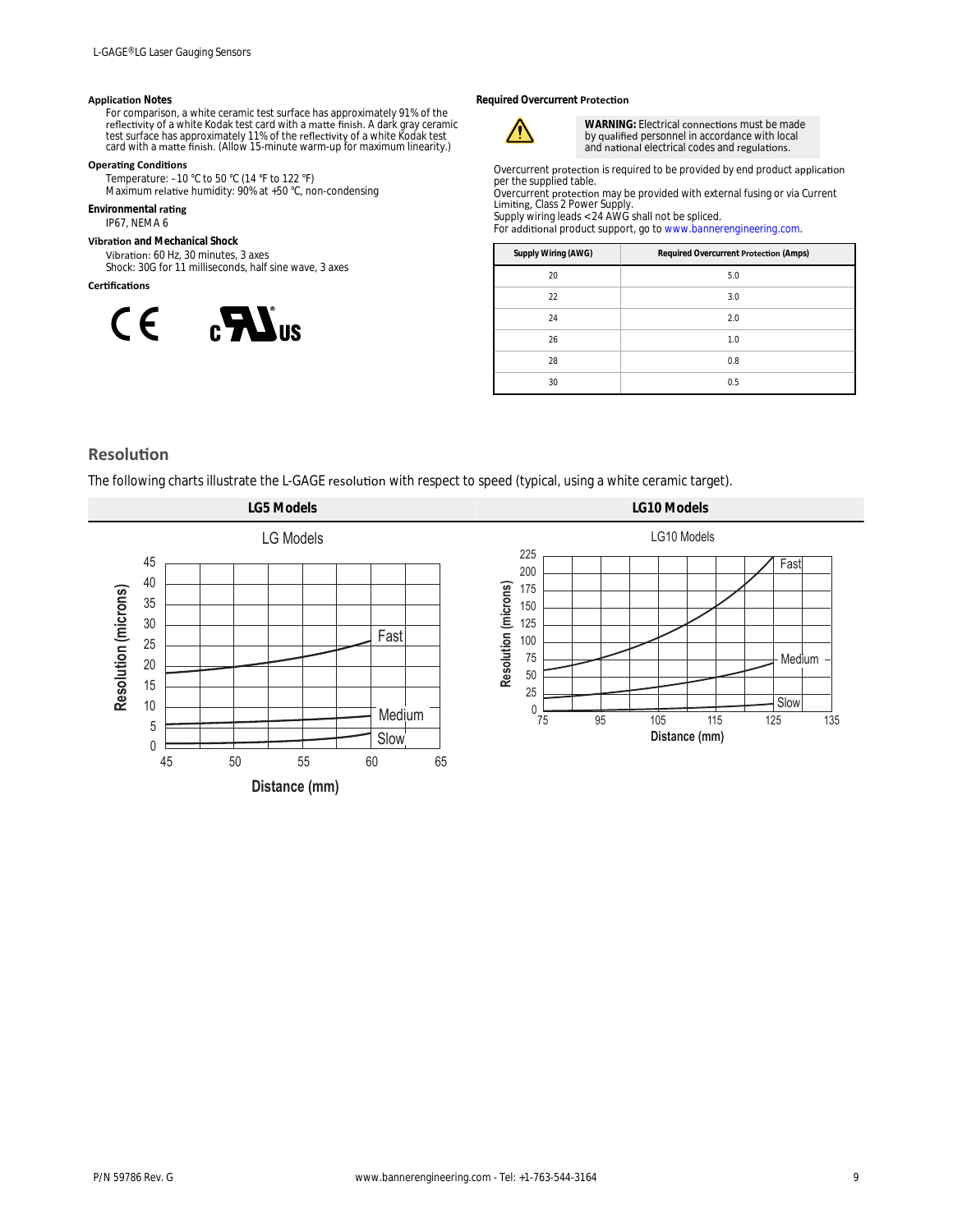## **Dimensions**



## Mounting hardware (M4) is included.

## **Accessories**

### **Cordsets**

| 8-Pin Threaded M12/Euro-Style Cordsets with Shield |                                  |          |                          |                             |                            |
|----------------------------------------------------|----------------------------------|----------|--------------------------|-----------------------------|----------------------------|
| Model                                              | Length                           | Style    | <b>Dimensions</b>        | Pinout (Female)             |                            |
| MQDC-806                                           | $1.83 \text{ m}$ (6 ft)          | Straight | 44 Typ. -<br>M12 x 1 $-$ |                             |                            |
| MQDC-815                                           | $4.57$ m (15 ft)                 |          | 0.14.5                   | $1 = White$<br>$2 = Brown$  | $5 = Gray$<br>$6 = Pink$   |
| MQDC-830                                           | $9.14 \text{ m} (30 \text{ ft})$ |          |                          | $3 = Green$<br>$4 =$ Yellow | $7 = Blue$<br>$8 = Shield$ |

## **Brackets**

|--|